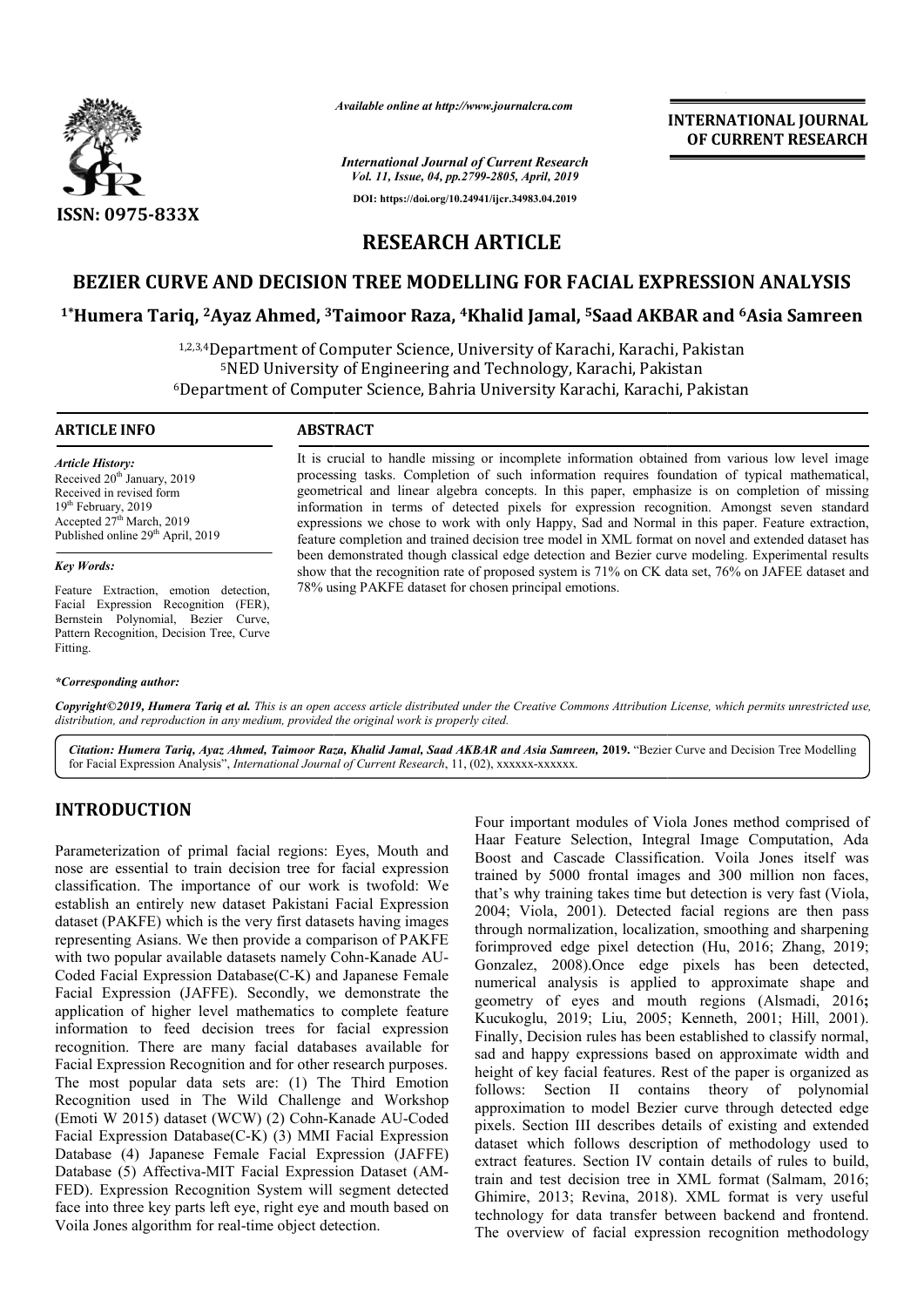has been shown in Fig. 1. The proposed system will suppose to comprise these key building blocks: (1) Image Browser (2) Extraction of eyes, mouth and nose (3) Edge Detector (4) Curve Fitter (5) Feature Storage in XML File (6) Training Decision Tree and finally (7) Testing Decision Tree. Section V shows experimental results which follows conclusion and future work.

**Polynomi AL Approximation:** Problem of designing curves for eyes, mouth and other complexshapeshas been addressed by applying inspiring concept of partitioning unity for Tweening and Bezier curve modeling as given in Equation (1)-(4): Expansion of above basic formulasproduce*n+1*piecesthat can be used for linear interpolation or famous lerp operation [9] between given control points  $P = (P_0, P_1, P_2 \dots P_n)$  as parameter  $t$  varies from 0 to 1. Eq (5) expresses  $P$  as affine combination of its Bernstein Polynomial components as follows:

$$
1 = (1 - t) + t \tag{1}
$$

$$
1 = ((1 - t) + t)^2 \tag{2}
$$

Similarly 
$$
1 = ((1 - t) + t)^3
$$
 (3)

Generalizing 
$$
1 = ((1 - t) + t)^n
$$
 (4)

$$
P(t) = B_{i,n}(t) . P \tag{5}
$$

$$
B_{i,n}(t) = {n \choose i} t^i (1-t)^{n-i}
$$
 (6)

f or  $i = 0,1,2,...\, n$  where  ${n \choose k}$  $\binom{n}{i} = \frac{n!}{i!(n-i)!}$ 

Usually set  $B_{i,n} = 0$ , if  $i < n$  or  $i > n$ . The exponents on the " $t$ " term increase by one as " $i$ " increases and the exponents on the  $(1 - t)$  term decrease by one as " $i$ " increases. The Bernstein polynomial of degree 1 is written as:

$$
B_{0,1}(t) = t; B_{1,1}(t) = (1 - t)
$$
\n(7)

Where t and  $(1-t)$  are weights of two given Points A and B and demonstrates that one can start traveling from Point  $A$  and reaches to Point  $B$  on a parabolic path. The Bernstein polynomials of degree 2 are written as:

$$
B_{0,2}(t) = (1-t)^2; B_{1,2}(t) = 2t (1-t); B_{2,2}(t) = t^2
$$

Similarly, the Bernstein polynomials of degree 3 are:

$$
B_{0,3} (t) = (1-t)^3
$$
  
\n
$$
B_{1,3} (t) = 3t(1-t)^2
$$
  
\n
$$
B_{2,3} (t) = 3t^2(1-t)
$$
  
\n
$$
B_{3,3} (t) = t^3
$$

Let we obtained six pixel coordinates form eye image as  $(1, 1)$ 13), (18, 1), (18, 30), (36, 2), (36, 28) and (54, 15) and laid them on a graph as shown in Fig 2. It can be observed in Fig 2 that direct joining of edge pixels will not yield smooth eye curve. Bernstein functions in  $Eq(5)$  and Eq (6) will generate smooth curve using in between points with the help of given control points as shown in Fig 3.After curve approximation, width and height of curve is computed using extreme points. Width is simply the distance between two extreme points while

height is calculated by first finding midpoints and then using distance formulae as before.

$$
mid-point = (x_{min} + x_{max})/2
$$
\n(8)

$$
|d| = \sqrt{(x_{max} - x_{min})^2 + (y_{max} - y_{min})^2}
$$
 (9)

Data ACQUISITION: We mainly used 3 datasets for training; C-K, JAFEE and PAKFEE. Readers can observe emotion samples in Fig The description of selected images for experimentation is as follows: There are about 2000 images of different subjects available in C-K dataset with several expressions. This database provides balanced saturation images neither dark nor bright. All these images are in Gray scale mode. The most unique part of this dataset is that it has both male and female of different ages. The dimensions of all these images is  $640 \times 490$  with bit depth '8'. The size of all images of this dataset ranges from 119 KB to 140 KB, but there are some images which are bigger than 200 KB. These images take 1.4 to 1.9 seconds to be processed. From C-K dataset we have chosen 319 images of different persons having Happy, Sad and Neutral expression. Among 318 images, 147 happy, 94 neutrals and 78 sad images has been used to train the decision tree*.* JAFEE dataset is organized by a Japanese university for research purpose. There are around 216 frontal face images of several expressions. All these are in Gray scale mode. The dimensions of these images is 2 5  $6 \times 2$  5  $6$ ith '8' bit depth. Size of these images ranges between 64 to 65 KB. Processing time for these images ranges 0.3 to 0.4 seconds. From JAFEE, we have selected 73 frontal faces from which 216 images are used for training purpose. Among 73, 29 faces are happy while there are 22 images for sad and neutral expression each. We also build our own dataset PAKFE containing 300+ images of seven Pakistani subjects, again with three major expressions Happy, Sad and Neutral. 116 images are selected for training which include all three expressions. The dimensions, Size and Processing time of images should be considered for enhancing system performance. The description of mentioned attributes along with required processing time for all three datasets is summarized in Table I. Table I shows that images of CK dataset take more time as compared to others because of its greater dimensions (pixels). Benefit of this dataset is that it contains images of both genders. On the other hand, JAFEE dataset is quite fast in processing but its drawback is that it neither has images of male nor females of other regions except Japan. PAKFE dataset is quite average as compared to other two but the only issue can be that it does not have female faces. Bar chart in Fig includes comparison of dataset specifications used in all three face expression datasets.

#### **Decision tree Modeling**

The core algorithm for building decision trees called ID3 by J. R. Quinlan which employs a top-down, greedy search through the space of possible branches with no backtracking. ID3 uses entropy and information gain to construct a decision tree.A branch with entropy of 0 is leaf node. A branch with entropy more than 0 needs further splitting. The decision tree algorithm runs recursively on the non-leaf branches, until all data is classified. In decision tree training data has been organized into subsets which form tree branches and finally go down to leaf nodes.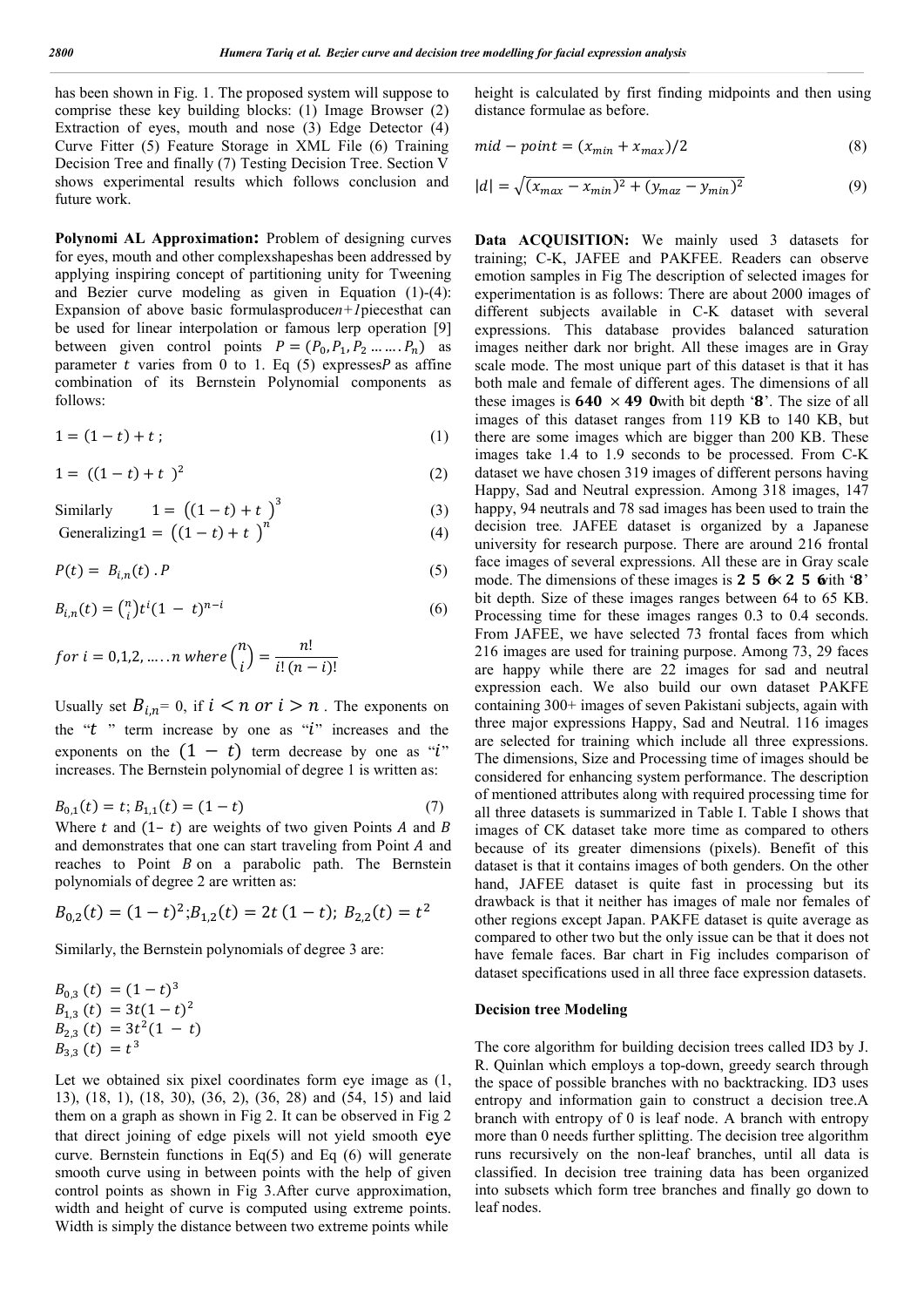

**Fig 1. Overview of Decision Tree Based Facial Expression Analysis System** 



**Fig 2. Limitation of joining edge pixels directly**



**Fig. . 3.Curve Modeling using Bernstein polynomial**

**Table 1.**

|                 | CК          | JAFEE       | <b>PAKFE</b>     |
|-----------------|-------------|-------------|------------------|
| Dimensions      | 640 x 490   | 256 x 256   | $300 \times 300$ |
| Size (KB)       | $125 - 135$ | $64 - 65$   | $125 - 130$      |
| Mode            | Gray scale  | Gray scale  | Digital          |
| Gender          | <b>Both</b> | Female      | Male             |
| Processing Time | $1.4 - 1.9$ | $0.3 - 0.4$ | $0.7 - 1.0$      |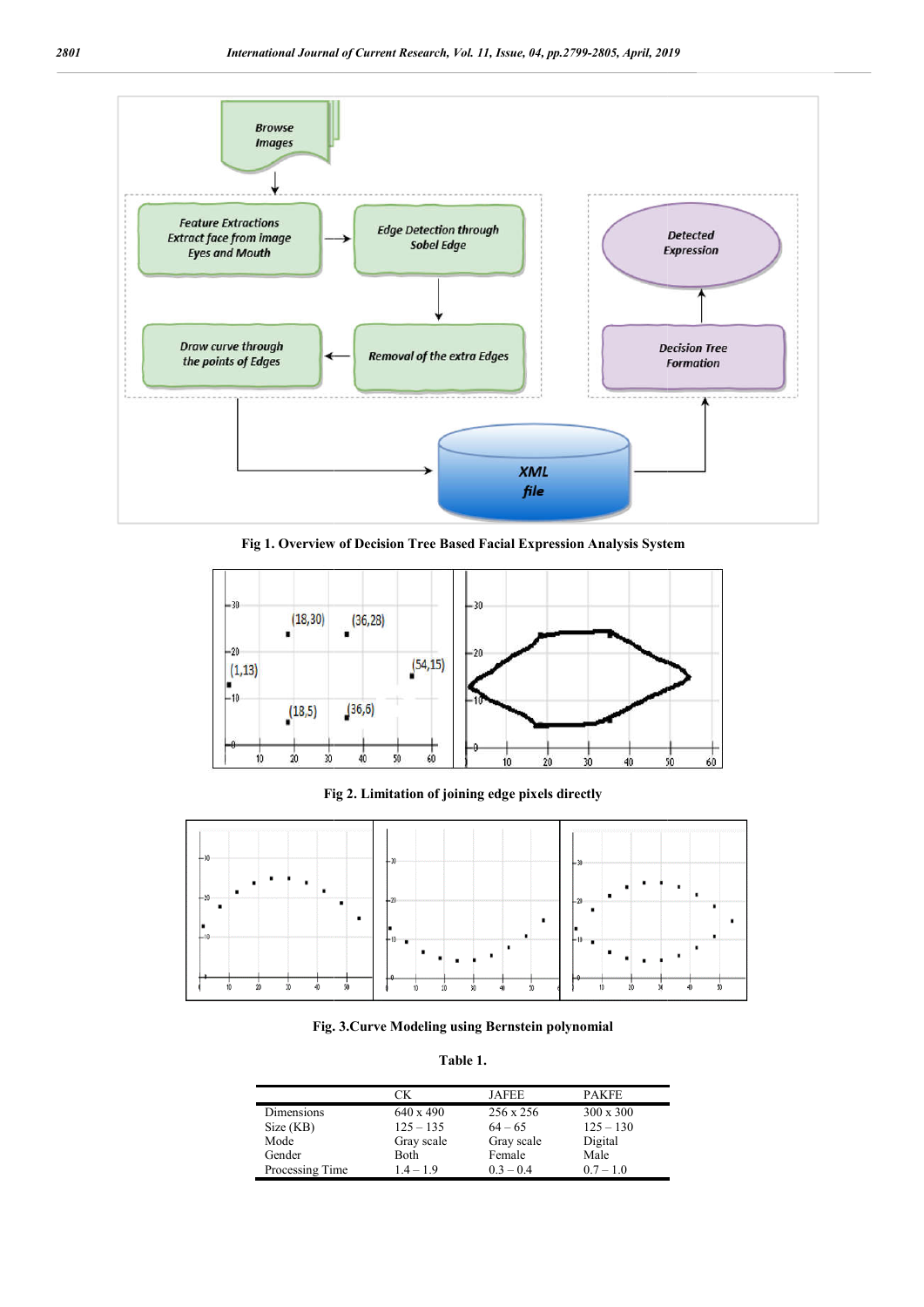

**Fig.4. Expression Dataset a) CK (b) JAFEE (c) PAKFE**



**Fig. 5. Statistics of Expression Datasets**



**Fig. 6. Decision Tree Model**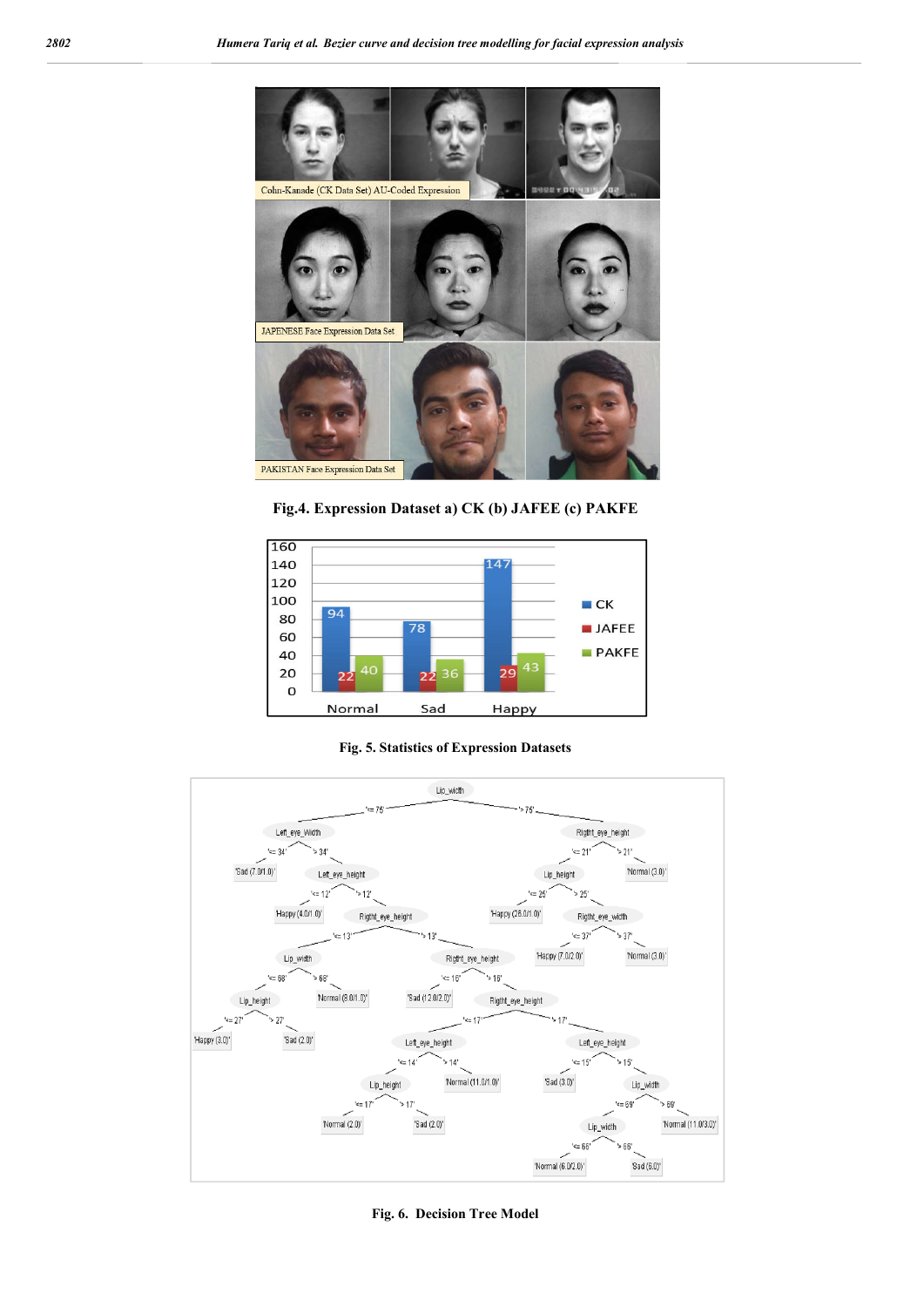| Lip width $\leq$ 75                                                                                                 |                                                                                      |
|---------------------------------------------------------------------------------------------------------------------|--------------------------------------------------------------------------------------|
| Left eye Width $\leq$ 34: Sad (7.0/1.0)                                                                             |                                                                                      |
| Left_eye_Width > 34                                                                                                 |                                                                                      |
| Left eye height $\leq$ 12: Happy (4.0/1.0)                                                                          |                                                                                      |
| Left eye height $>12$<br>п                                                                                          |                                                                                      |
| Rigtht_eye_height <= 13<br>т.                                                                                       |                                                                                      |
| Lip width $<= 68$<br>L<br>-1                                                                                        |                                                                                      |
| Lip_height $\leq$ 27: Happy (3.0)<br>т<br>$\mathbf{1}$<br>т.<br>$\mathbf{L}$                                        |                                                                                      |
| Lip height $> 27$ : Sad (2.0)<br>$\mathbf{1}$<br>т.<br>Τ.                                                           |                                                                                      |
| Lip_width > $68: Normal (8.0/1.0)$<br>$\mathbf{I}$<br>$\mathbf{I}$<br>т                                             |                                                                                      |
| Rigtht_eye_height > 13<br>$\mathbf{1}$<br>п                                                                         |                                                                                      |
| $\mathbf{1}$<br>- 1<br>т                                                                                            | Rigtht eye height $\leq$ 16: Sad (12.0/2.0)                                          |
| $\mathbf{I}$<br>Rigtht_eye_height > 16<br>L<br>$\mathbf{1}$                                                         |                                                                                      |
| Rigtht_eye_height $\leq 17$<br>a Tan<br>a Ta<br>$\mathbf{L}$<br>т                                                   |                                                                                      |
| Left eye height $\leq$ 14<br>$\mathbf{1}$<br>$\mathbf{I}$<br>$\mathbf{I}$<br>$\mathbf{I}$<br>т                      |                                                                                      |
| $\mathbf{1}$<br>$\mathbf{I}$<br>- 12<br>- 12<br>$\mathbf{1}$<br>п                                                   | Lip_height $\leq$ 17: Normal (2.0)                                                   |
| -11<br>a Tan<br>- 12<br>$\mathbf{I}$<br>Т.<br>т<br><b>The State</b><br>$\mathbf{1}$<br>$\mathbf{I}$<br>$\mathbf{1}$ | Lip_height > 17: Sad $(2.0)$<br>Left_eye_height > 14: Normal $(11.0/1.0)$            |
| n Brit<br>n Brit<br>Rigtht_eye_height > 17<br><b>TELEVISION</b><br>т                                                |                                                                                      |
| a Tar<br>a Bar<br>a Bar<br>- 12<br>ш                                                                                | Left_eye_height $\le$ 15: Sad (3.0)                                                  |
| - 12<br>- 12<br>n Brit<br>Left_eye_height > 15<br>$\mathbf{I}$                                                      |                                                                                      |
| $\mathbf{1}$<br>a Tan<br>a Ta<br>a Tan<br>- 12                                                                      | Lip width $\leq$ 69                                                                  |
| т.<br>$\mathbf{L}$<br>- 11<br>$\mathbf{1}$<br>- 1<br>$\mathbf{L}$                                                   | Lip width $\leq$ 66: Normal (6.0/2.0)                                                |
| т<br>т<br>т<br>т<br>Т.<br>т                                                                                         | Lip_width > $66:$ Sad $(6.0)$                                                        |
| T<br>T<br>$\mathbf{1}$<br>т<br>Т<br>٠                                                                               | Lip width > $69: Normal (11.0/3.0)$                                                  |
| Lip width $> 75$                                                                                                    |                                                                                      |
| Rigtht_eye_height <= 21                                                                                             |                                                                                      |
| Lip height $\leq$ 25: Happy (26.0/1.0)<br>٠                                                                         |                                                                                      |
| $Lip$ height $> 25$                                                                                                 |                                                                                      |
| Rigtht eye width $\leq$ 37: Happy (7.0/2.0)<br>Τ.                                                                   |                                                                                      |
| Rigtht_eye_width > 37: Normal (3.0)<br>T.<br>п                                                                      |                                                                                      |
| Rigtht_eye_height > 21: Normal (3.0)                                                                                |                                                                                      |
| <b>Fig.7. Decision Rules</b>                                                                                        |                                                                                      |
| (a)<br>咖啡!!!! ㅜ 다다:ㄹㄹ!<br><b>Browse Image</b>                                                                       | Left Eye Region<br>Left Eye Zoom<br><b>Right Eye Region</b><br><b>Right Eye Zoom</b> |
|                                                                                                                     | <b>Mouth Region</b><br>Mouth Zoom                                                    |

**Fig.7. Decision Rules**



**Fig. 8 a) Original Image (b) Extracted Face (c) Viola Jones Feature Detection, Cropping & Zooming**



**Fig. 9. Combining Filters for Enhanced Edge Pixels Detection**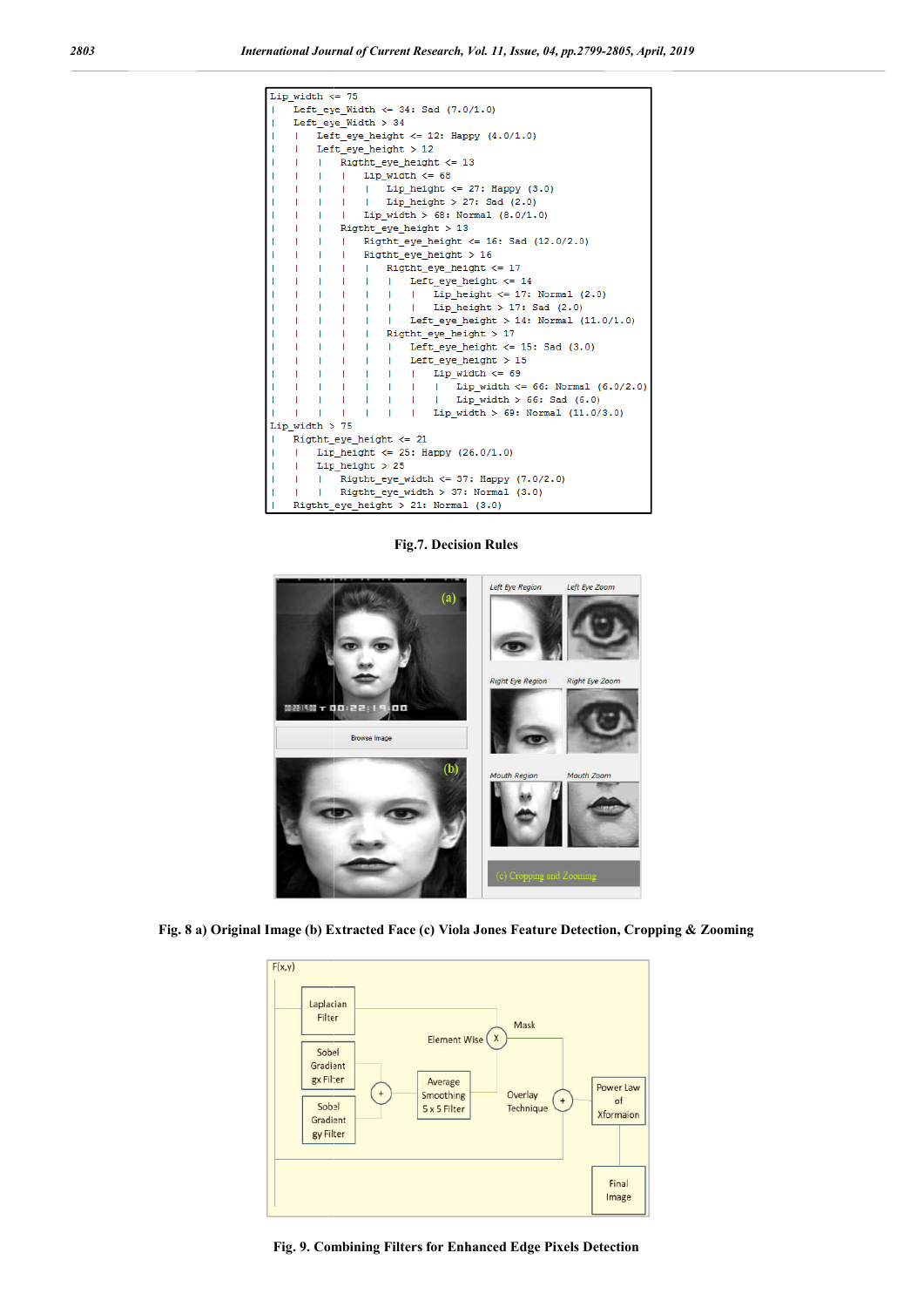**Table 2. Quantified Results of Emotion Recognition**

| ID               | Left<br>Eye<br>Height | Left<br>Eye<br>Width | Right<br>Eye<br>Height | Right<br>Eye<br>Width |    | Lip<br>Height | Lip<br>Width | Expression |
|------------------|-----------------------|----------------------|------------------------|-----------------------|----|---------------|--------------|------------|
| E N 11           |                       | 14                   | 40                     | 17                    | 34 | 16            | 71           | Normal     |
| E S 4            |                       | 14                   | 41                     | 18                    | 34 | 24            | 74           | Sad        |
| EN 5             |                       | 23                   | 48                     | 20                    | 43 | 21            | 78           | Normal     |
| Z H 13           |                       | 25                   | 48                     | 19                    | 43 | 22            | 83           | Happy      |
| Z N 5            |                       | 21                   | 41                     | 17                    | 40 | 18            | 64           | Normal     |
| Z N 14           |                       | 22                   | 45                     | 20                    | 44 | 16            | 73           | Normal     |
| Z H 9            |                       | 18                   | 45                     | 16                    | 37 | 16            | 77           | Happy      |
| Z N 11           |                       | 22                   | 43                     | 20                    | 42 | 20            | 71           | Normal     |
| Z N 8            |                       | 18                   | 41                     | 20                    | 43 | 17            | 66           | Normal     |
| Z H 1            |                       | 23                   | 46                     | 18                    | 40 | 17            | 73           | Happy      |
| E S 21           |                       | 13                   | 38                     | 14                    | 32 | 19            | 70           | Sad        |
| SUN <sup>8</sup> |                       | 20                   | 38                     | 17                    | 38 | 21            | 61           | Normal     |
| E S 24           |                       | 13                   | 37                     | 15                    | 33 | 18            | 71           | Sad        |
| <b>SUN 15</b>    |                       | 19                   | 39                     | 18                    | 39 | 33            | 66           | Normal     |
| E S 11           |                       | 14                   | 41                     | 17                    | 34 | 18            | 71           | Sad        |



**Fig. 10. Bezier curve for Normal Expression**



**Fig. 11. Max and Min Value of Facial Features**

In Fig 6. Lip width from facial expression set is kept at root node because it seems to be more informative then eyes or other facial features based on information gain. E Entropy function to calculate gain value of a feature A over available data collection  $D$  is given in Eq. (10):

$$
G(D, A) = entropy(D) - Average entropy(D, Values_A) (10)
$$

Where *entropy*  $(D) = E(D) = \sum_{i=1}^{c} -a \log_2 a$  (11)

'a' is count of positive examples for *ith* class thus entropy over entire data set is calculated by taking summation over all classes. While average entropy of an attribute or feature over is

calculated by taking expected entropy overall possible values of that feature from Eq. (12) as follows:

*Average entropy*(*S*, *Values*<sub>A</sub>) = 
$$
\sum_i \frac{|S_i|}{|S_i|} E(S_i)
$$
 (12)



**Fig. 12(a). Difficult Example I: Sad vs. Normal**



**Fig. 12(b) Difficult Example II: Disgust vs. Happy**

**Table 3. Confusion Matrix over all three datasets Confusion Matrix** 

| C-K Dataset          | Smile | Normal        | Sad | Total        |
|----------------------|-------|---------------|-----|--------------|
| Smile                | 116   | 18            | 12  | 146          |
| Normal               | 15    | 66            | 13  | 94           |
| Sad                  | 9     | 24            | 45  | 78           |
| Total                |       |               |     | 318          |
| <b>JAFEE</b> Dataset | Smile | <b>Normal</b> | Sad | Total        |
| Smile                | 25    |               | 3   | 29           |
| Normal               |       | 17            | 4   | 22           |
| Sad                  |       | 4             | 14  | 22           |
| Total                |       |               |     | 73           |
| <b>PAKFE Dataset</b> | Smile | <b>Normal</b> | Sad | <b>Total</b> |
| Smile                | 29    | 11            | 3   | 43           |
| Normal               |       | 30            | 3   | 40           |
| Sad                  | 5     | 12            | 16  | 33           |
| Total                |       |               |     | 116          |

 $|S_i|$  $\frac{|\mathcal{S}_1|}{|\mathcal{S}|}$  is the proportion of subset in which attribute 'A' attain **c** possible values. When a data set contains equal number of possible values. When a data set contains equal number of positive and negative examples, the entropy takes its maximum values as one showing that entropy always lied between zero and one;  $0 < entropy < 1$ . A decision tree can easily be transformed to a set of rules by mapping root node to the leaf nodes one by one as shown in Fig. 7. one showing that entropy always lied bet  $0 < entropy < 1$ . A decision tree can ed to a set of rules by mapping root node by one as shown in Fig. 7.

## **MATERIALS AND METHODS METHODS**

Experimentation started with Face Extraction and Viola jones Facial Feature detection as shown in Fig 8 (a) and Fig 8 (b). Outcome of face detection has been kept in the form of face Facial Feature detection as shown in Fig 8 (a) and Fig 8 (b).<br>Outcome of face detection has been kept in the form of face<br>rectangle which is then segmented into left eye, right eye and mouth patch as shown in Fig 8(c) through cropping and zooming. All the desired segments take form of rectangle and have been handled and manipulated by their bottom left corner, width and height with following specifications: patch as shown in Fig 8(c) through cropping and g. All the desired segments take form of rectangle and en handled and manipulated by their bottom left corner, and height with following specifications:

Face (face. rect.X, face. rect.Y, face. rect. Width, face. rect. Height);